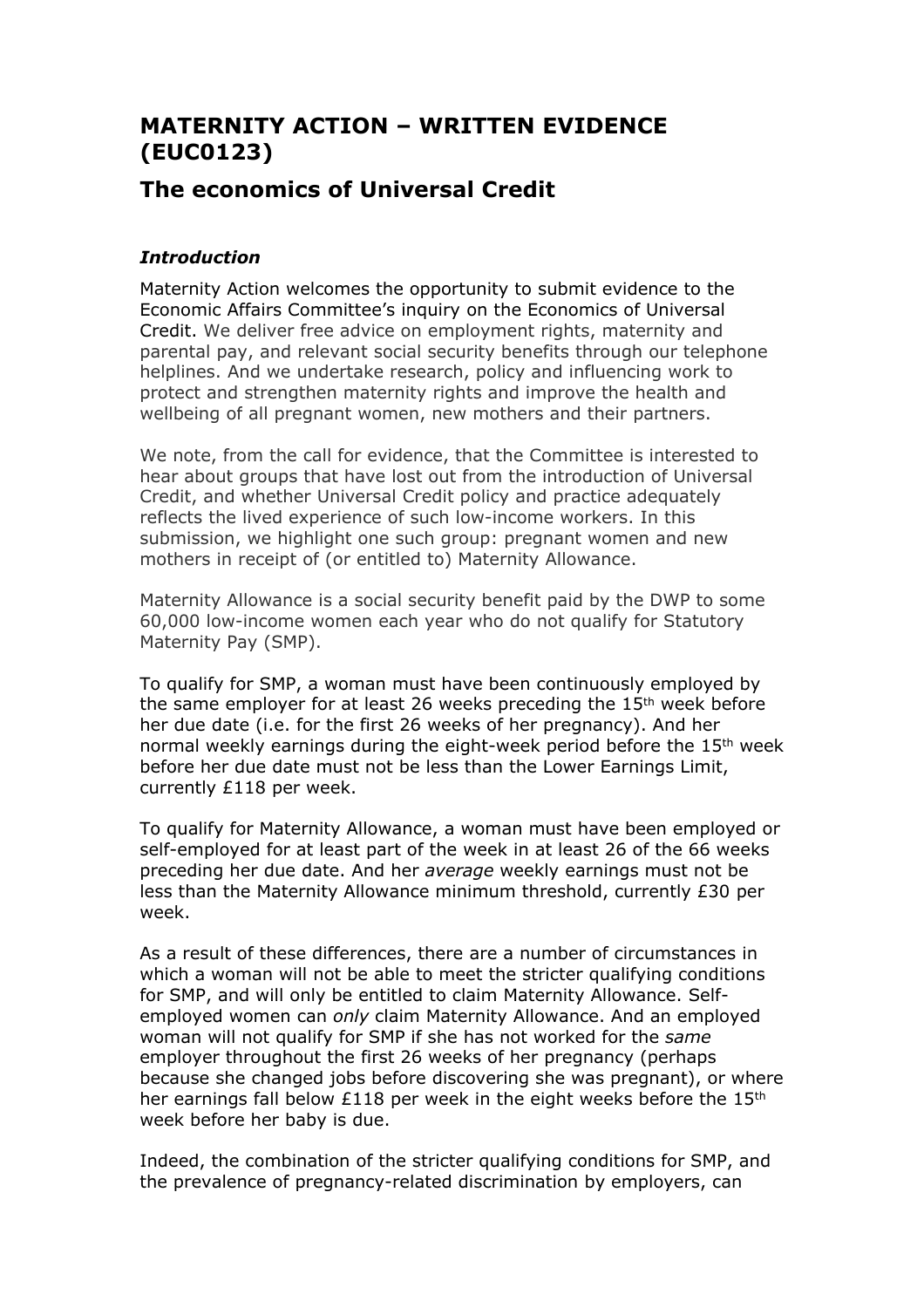result in a woman not being able to qualify for SMP for entirely arbitrary reasons:

- where she is dismissed or unfairly made redundant during her pregnancy;
- where she suffers a pregnancy-related or other illness and has to take sick leave on Statutory Sick Pay during the eight-week SMP qualification period (SSP is £94.25 per week, below the Lower Earnings Limit of £118 per week);
- where her hours of work are reduced during her pregnancy; or
- where failure by her employer to provide health and safety adjustments during pregnancy forces her to take sick leave or to leave her job.

For example, calls to Maternity Action's helplines show that many pregnant women are forced out of their job if they take time off due to pregnancy-related illness, while others are forced to leave their job because their employer fails or refuses to carry out an adequate risk assessment and/or make reasonable adjustments to their working conditions.

Under the previous tax credits regime, women in receipt of Maternity Allowance were treated as being in remunerative work for the purposes of working tax credits, and their Maternity Allowance was fully disregarded in the calculation of any tax credit award.

However, under the Universal Credit Regulations 2013, Maternity Allowance is treated by the DWP as 'unearned income' and is deducted from any Universal Credit award pound for pound. In contrast, SMP is treated by the DWP as 'earnings', and is largely disregarded from any Universal Credit award as a result of the 'earnings disregard' (that is, the work allowance and the 63% earnings taper).

As a result, for example, single women with a new baby on Maternity Allowance can be as much as £460 per month worse off than women in the same circumstances on Universal Credit and SMP – a difference of more than £4,100 over 39 weeks of maternity leave (and the average duration of Maternity Allowance awards is 38 weeks and four days).

### *The financial impact on women on Maternity Allowance*

As the Committee knows, the calculation of Universal Credit awards is complex, and the precise amount of Universal Credit that a claimant may be awarded depends on their *maximum* Universal Credit entitlement, less any deductions in respect of income and capital. And the maximum entitlement is made up of the claimant's *standard* Universal Credit allowance, plus – where applicable – one or more elements depending on their individual circumstances. The most common elements are the 'child element', payable in respect of a claimant's first two children only, and the 'housing element' in respect of housing costs.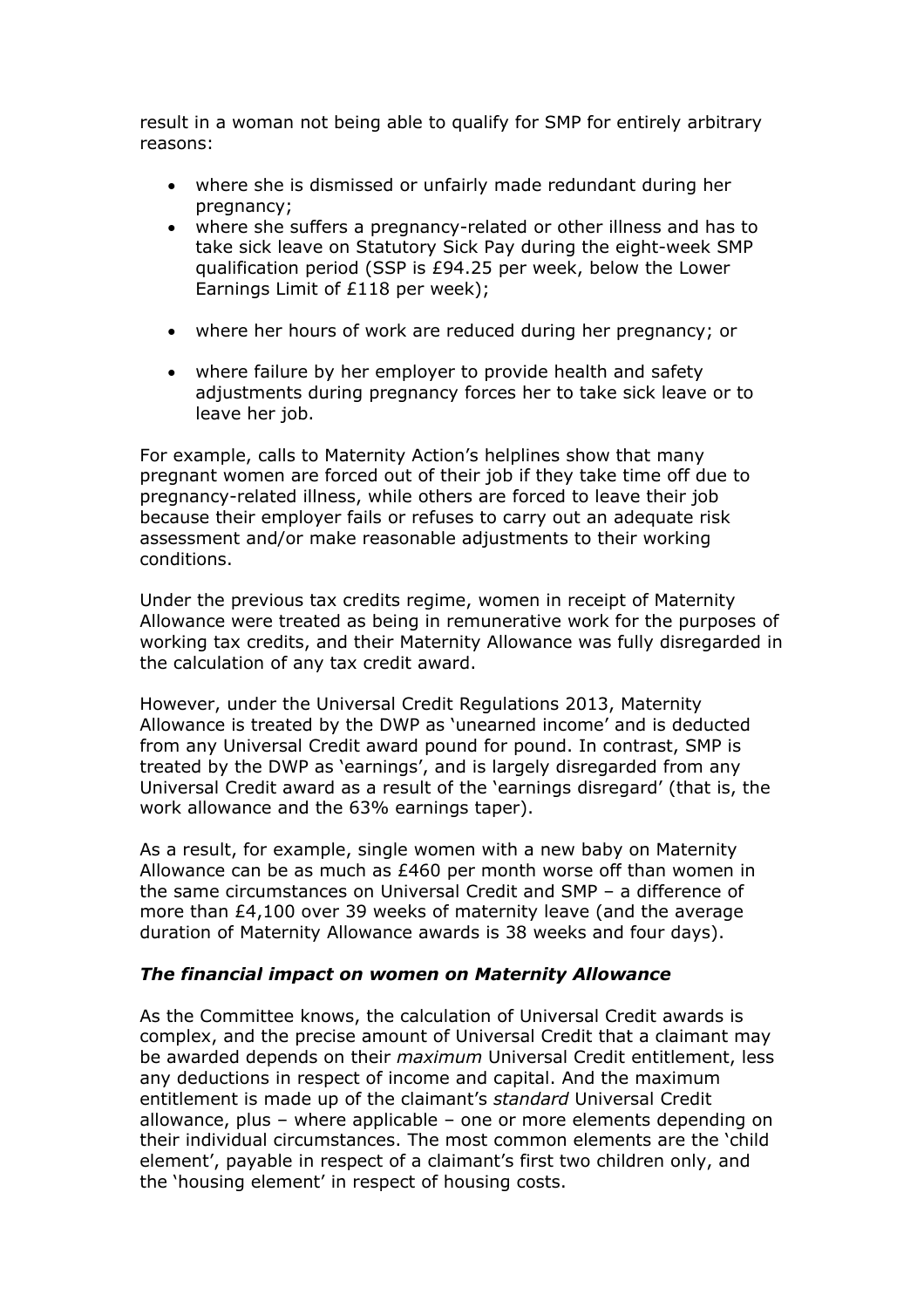The deductions made from the maximum entitlement in respect of *income* then depend on whether the income is treated as 'earned income' or 'unearned income'. Claimants in receipt of 'earned income' are entitled to the 'work allowance', a minimum amount of their earnings that they can keep before 63% of any 'excess earnings' above that amount is deducted from their maximum entitlement.

The current standard allowance is £317.82 per month for a single parent aged 25 or over, and £498.89 per month for a couple (at least one aged 25 or over); the child element is £231.67 per month per child; and the work allowance for a working parent with dependents (no housing costs) is £503 per month.

In contrast, 'unearned income' is deducted pound for pound from the maximum entitlement, without the benefit of the work allowance or the 63% taper rate.

For example, a single parent (aged 25 or over) with her first baby and who qualifies for SMP, but who is not eligible for the housing element because she lives with family or owns her own home, has a maximum Universal Credit entitlement of £549.49 per month (i.e. her standard allowance of £317.82, plus one child element of £231.67). Her SMP of £148.68 per week amounts to a monthly income of £644.28, which is treated as earned income by the DWP, and her work allowance is £503 per month.

This means she has 'excess earnings' above her work allowance of £141.28, of which  $63\%$  – £89.00 – is deducted from her maximum entitlement. So her monthly income during her maternity leave is £644.28 of SMP, plus an award of £460.49 of Universal Credit – a total of £1,104.77.

In contrast, a woman in the same circumstances who does not qualify for SMP, but qualifies for Maternity Allowance, has the same maximum Universal Credit entitlement of £549.49 per month. However, as her monthly Maternity Allowance payment of £644.28 is treated as unearned income and deducted pound for pound from that maximum entitlement, she is left with no Universal Credit award. So her monthly income during her maternity leave is therefore just the £644.28 of Maternity Allowance.

In short, the woman on Maternity Allowance is £460.49 per month worse off than the woman on SMP, even though their basic circumstances are the same. In addition, she misses out on the £500 Sure Start Maternity Grant (or, in Scotland, the Best Start Grant, which is £600 for the first child, and £300 for each subsequent child), as eligibility for the Grant depends on being in receipt of a *means tested* benefit, such as Universal Credit.

Yet, clearly, the essential purpose of SMP and Maternity Allowance is exactly the same: to enable women to take time off work to prepare for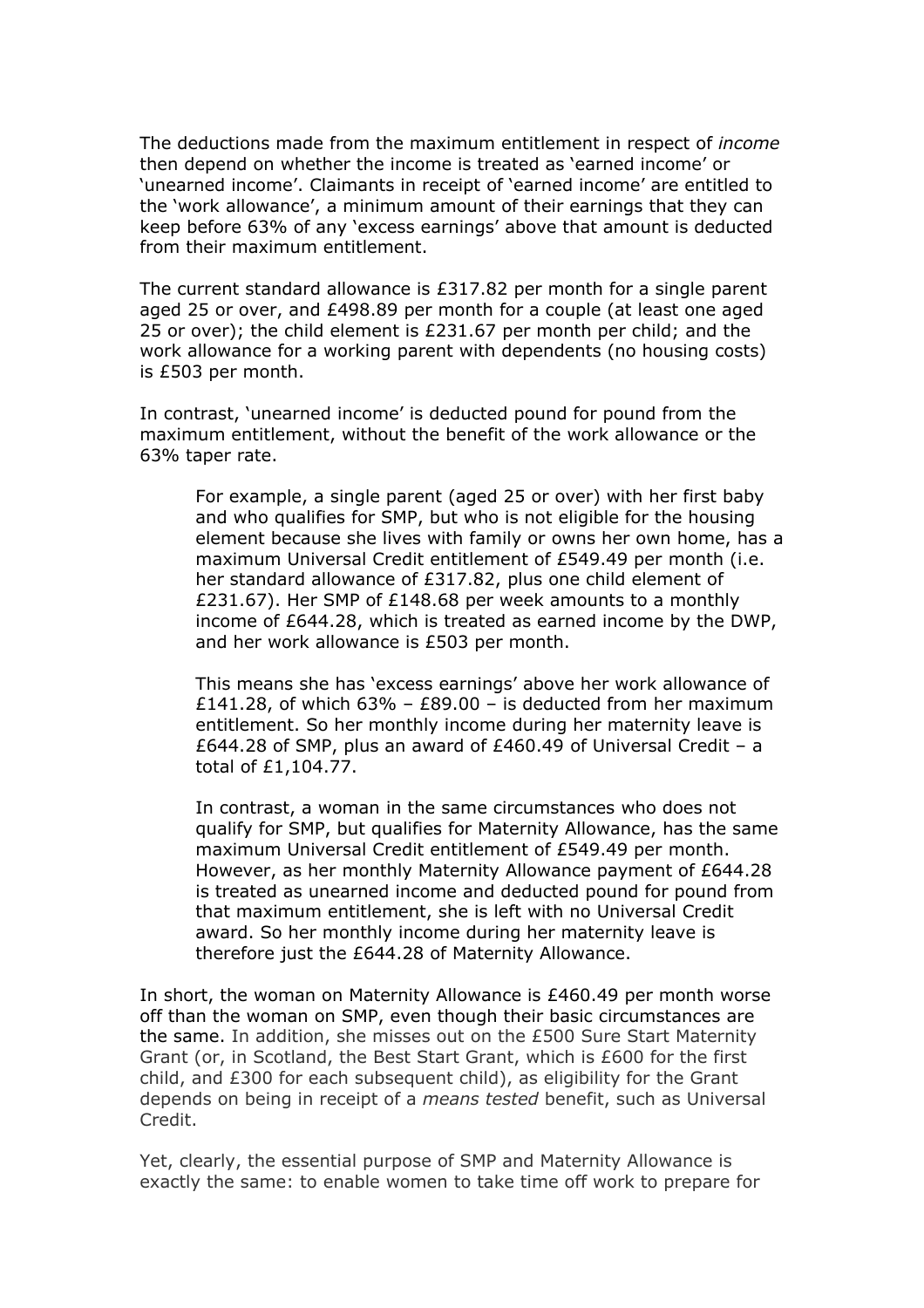and recover from birth, and to bond with their child. And, while there are, as noted above, some differences in the qualifying conditions, both SMP and Maternity Allowance require at least 26 weeks of recent employment. Furthermore, other than in the first six weeks (when SMP is paid at 90% of average earnings), SMP and Maternity Allowance are paid at the same *standard* rate (currently £148.68 per week), or at 90% of average weekly earnings, if that is lower than the standard rate.

In short, both SMP and Maternity Allowance are maternity pay, and there is no obvious or good reason to treat them differently in the calculation of Universal Credit awards, to the disadvantage of some of the poorest new mothers.

By definition, the some 60,000 women granted Maternity Allowance each year are relatively low-income, so tens of thousands stand to lose out from this anomaly in the Universal Credit Regulations (as a result of which they are also worse off than a worker in receipt of Statutory Sick Pay which, like SMP, is treated by the DWP as *earned* income in the calculation of Universal Credit awards).

#### *The Government's position to date*

The Government has rejected repeated calls by Maternity Action, the Child Poverty Action Group (CPAG) and others for Maternity Allowance to be treated, like SMP, as earned income in the calculation of Universal Credit awards. And, in doing so, its sole justification has been that Maternity Allowance is a social security benefit paid by the DWP, while SMP is paid by employers (who reclaim it from HMRC).

For example, in a letter dated 3 July 2019 to Frank Field MP, then Chair of the Work & Pensions Committee of MPs, the then Secretary of State, Amber Rudd MP, stated:

"Maternity Allowance is treated as unearned income in the Universal Credit assessment. This is because it is a social security benefit paid to meet living costs.

Statutory Maternity Pay is paid in the same way as wages, therefore it was decided that it should be treated as earned income in the Universal Credit assessment. As a result of this treatment, individuals do benefit from the work allowance and taper rate."

Similarly, in a letter dated 15 October 2019 to Steve McCabe MP, the DWP Minister for Employment, Mims Davies MP, stated:

"The difference in the treatment of SMP and Maternity Allowance in Universal Credit is not unintended. It is a consequence of the simplification of the treatment of earned income in Universal Credit.

One of the simplifications introduced by Universal Credit is for information on claimants' earned income to be collected automatically through information that Universal Credit receives from HMRC. This enables a claimant's Universal Credit entitlement